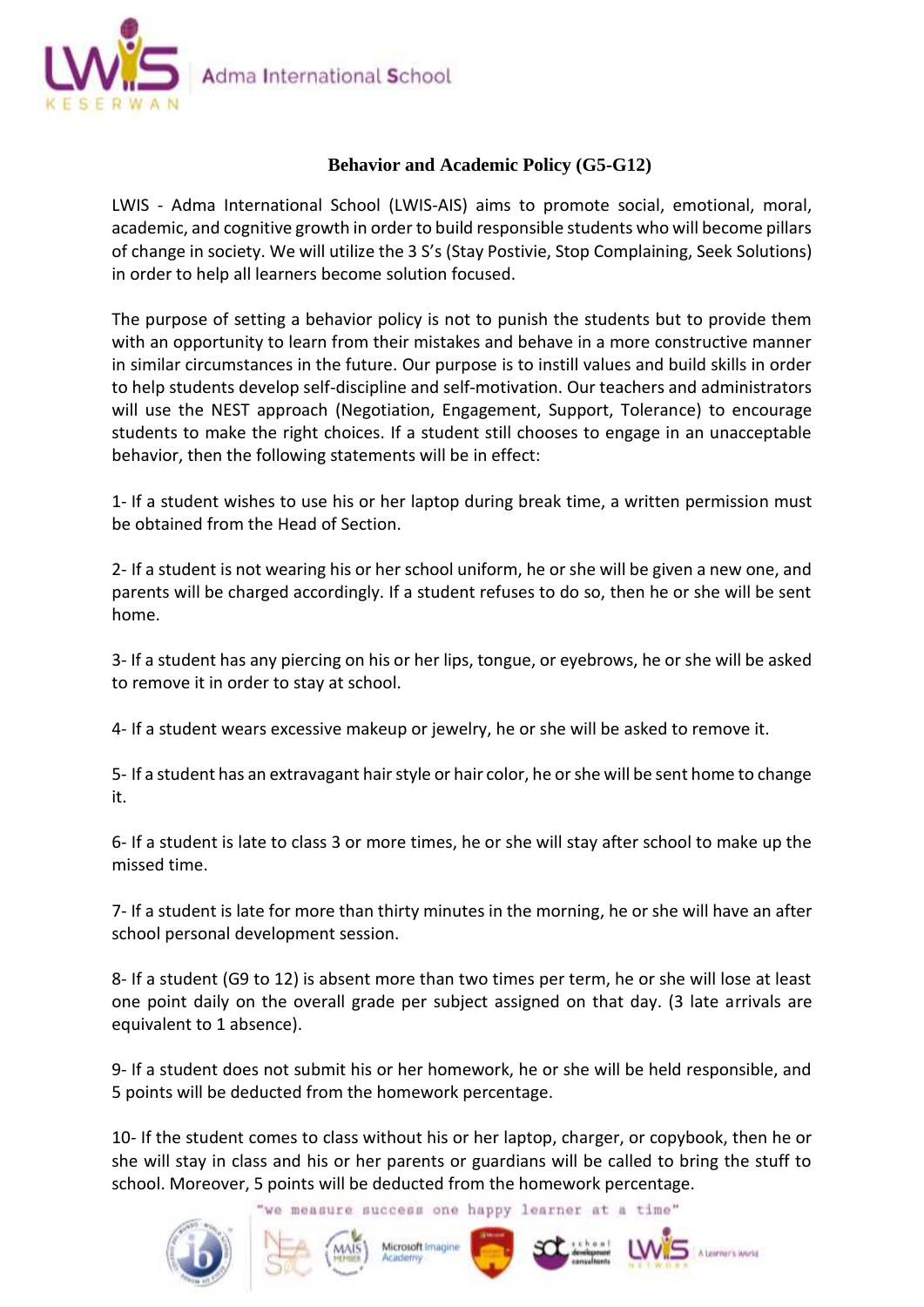

11- If a student chooses to bring his /her mobile to school, then he/she must give it to the Head of Section before period 1 and will collect it at the end of the day before going home. Having a phone is not allowed at school. Violating this policy will lead to confiscating the phone for at least one day and maybe permanently.

12- If a student is caught cheating on quizzes, tests or assignments, a zero will be issued. (See Academic Honesty Policy)

13- If a student is caught displaying inappropriate emotions, he or she will be reminded of appropriate behavior. In case of repetition of such behavior, parents and counselor will be informed, and actions will be taken.

14- If a student smokes at school, he or she will be sent home for at least one day. He or she might be assigned some community work instead. When coming back to school, the student has to be accompanied by his parents.

- ❖ After the first incident, he or she will prepare a project related to the disadvantages of smoking, and then present it to his classmates.
- ❖ After the second incident, he or she will have a one day in- school suspension.
- ❖ After the third incident, he or she will be sent home.

15- If a student engages in a disrespectful behavior towards another student (shouting, foul language, rude gestures, etc…), he or she may be asked to leave the class or will be sent home depending on the severity of the situation.

16- If a student leaves school premises without permission, he or she will be sent home and will not be allowed back to school without being escorted by his or her guardian.

17- If a student ditches a class, then he or she will have an after school personal development session. Students are not allowed to enter the class unless the Head of Section gives him or her a paper allowing him or her to enter.

18- If a student persistently, bullies (verbally or physically) his or her peers, he or she will complete a reflection paper formulating a solution and then will write an apology letter to the student he or she bullied. If bullying continues, then disciplinary actions will be taken depending on the severity of the situation.

19- If a student commits vandalism or theft, he or she may be suspended depending on the severity of the incident; moreover, he will be charged \$50 in addition to the cost of the broken or destroyed item. Additionally, he/she will be asked to engage in at least half a day of community service. The broken object will not be changed (where feasible) unless the student comes on Saturday and helps fixing or installing the new object.

we measure success one happy learner at a time"







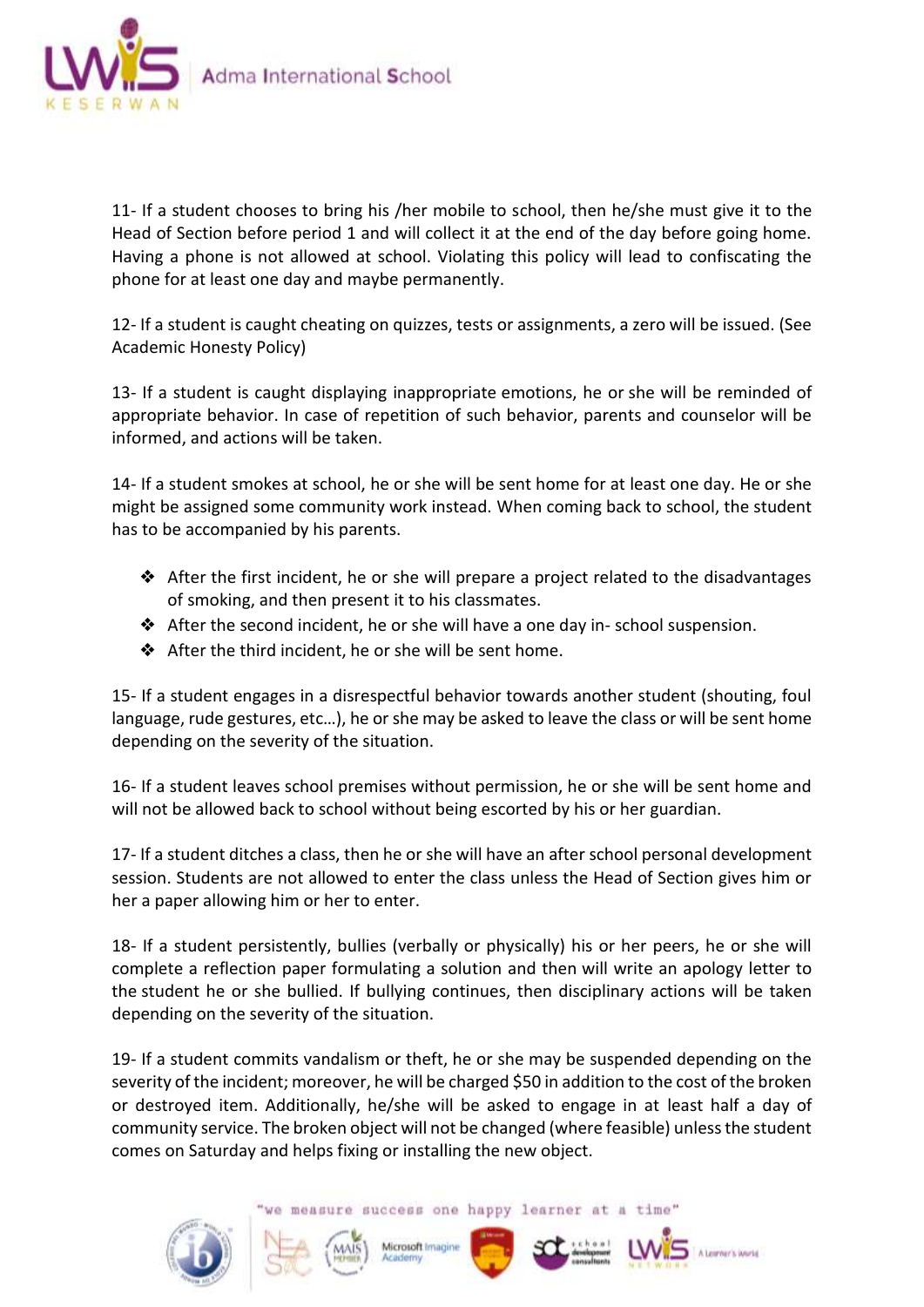

20- If a student engages in violence or uses illegal weapons (gun, knives, lazer, sharp objects) or substance, he or she will be sent home for a period of time or may be expelled depending on the severity of the incident.

21- If a student activates the fire alarm without justification, he or she will be suspended for three days and will pay a \$500 penalty.

22- If a student engages in a disrespectful behavior towards a teacher or administrator, then, all of the following consequences will be in effect:

a. The student will be kept out of class or sent home the remaining of the day.

b. The student must remain at least 3 periods outside the disrespected teacher's classroom. The student will be given work to complete on his/her own.

c. The student must complete a reflection paper that should include an apology and a way that he/she should have handled the situation without being disrespectful.

d. The student must engage in at least half a day of community service outside school on Saturday or Sunday.

e. The student must meet with the counselor and sign a behavior contract that includes an action plan and specific consequences that will take place in case the student is disrespectful again.

23- If a student has an average less than 65% in more than three subjects regardless of the percentage attained on the cumulative average or a cumulative average below 65, he or she will repeat the year. (See Assessment Procedures Handbook)

24. If a student scores less than 65% on one, two, or three subjects, he or she must attend summer school and pass in order to be promoted to the next level. (See Assessment Procedures Handbook)

25. Once a student violates other signed contracts in relation to lab, library or bus, consequences as stated on the relevant contract will apply.

26. If a student loses his or her copybook, he or she has to copy the old notes in order to get a new copybook. This should be supervised by the teacher and reported to the librarian.

## **General Application:**

Repetitive negative behavior of minor offences or engagement in a major offence will necessitate referral to counseling and/or utilization of a behavior log (see attached) in addition to a signed contract by parents. If a student gets three or more yeses on the behavior log, he or she will have an after-school personal development session. Losing this paper will

we measure success one happy learner at a time"